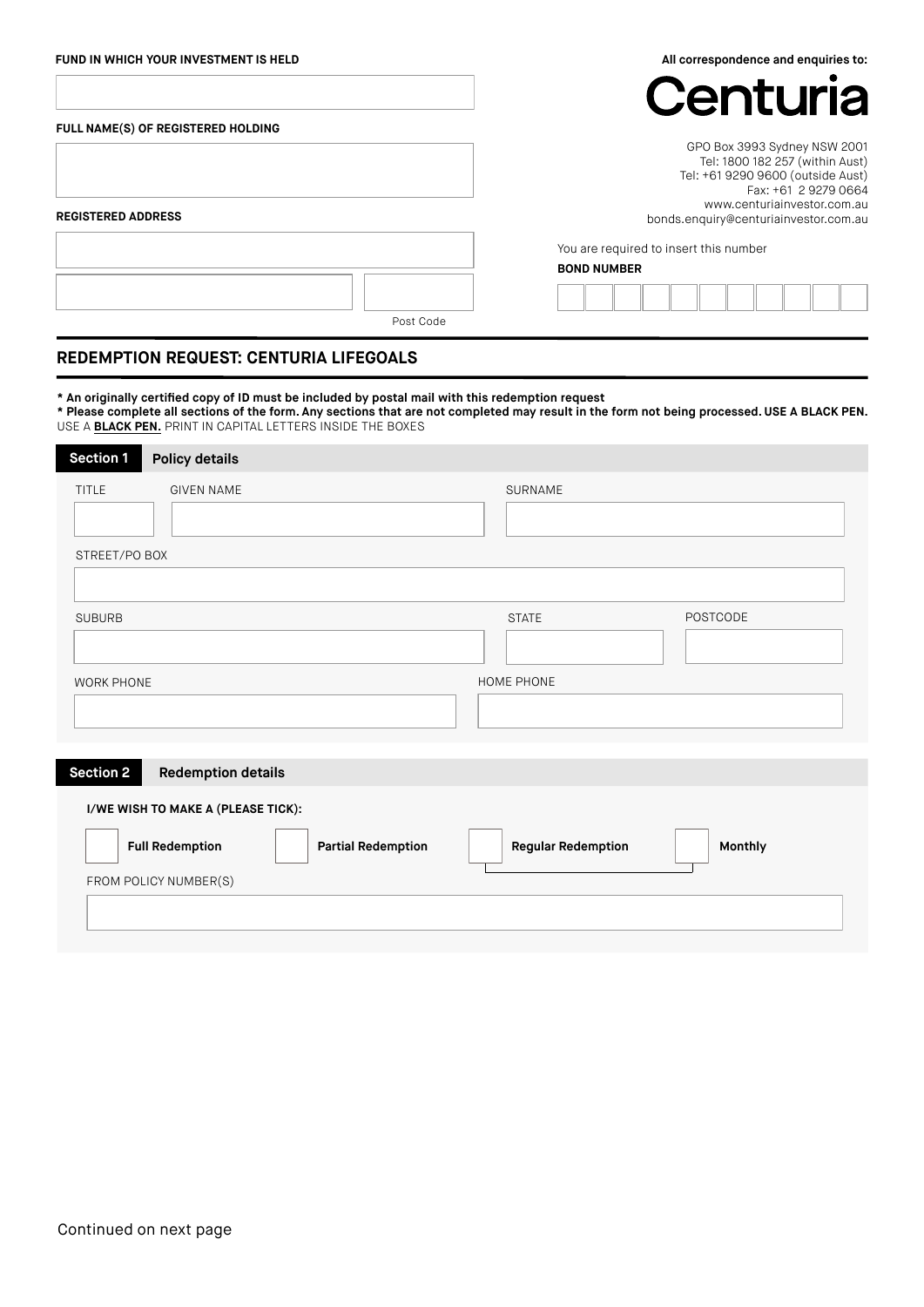| <b>Investment Option</b>                                                        | No. Of Units OR % OR \$Value  | <b>Investment Option</b>                                                 | No. Of Units OR % OR \$Value |
|---------------------------------------------------------------------------------|-------------------------------|--------------------------------------------------------------------------|------------------------------|
| Centuria LifeGoals Pendal<br>Short Term Income Securities Fund                  |                               | Centuria LifeGoals Walter Scott<br>Global Equity Fund (Unhedged)         |                              |
| Centuria LifeGoals Vanguard<br>Australian Fixed Interest Index Fund             |                               | Centuria LifeGoals T. Rowe Price<br>Global Equity Fund                   |                              |
| Centuria LifeGoals BetaShares Australian<br>Investment Grade Corporate Bond ETF |                               | Centuria LifeGoals Magellan<br>Global Fund                               |                              |
| Centuria LifeGoals Vanguard<br>Diversified Balanced Index Fund                  |                               | Centuria LifeGoals Vanguard Australian<br>Property Securities Index Fund |                              |
| Centuria LifeGoals Russell<br>Investments Balanced Fund                         |                               | Centuria LifeGoals Magellan<br>Infrastructure Fund                       |                              |
| Centuria LifeGoals MLC Wholesale<br>Horizon 4 Balanced Portfolio                |                               | Centuria LifeGoals Pimco<br>Australian Bond Fund                         |                              |
| Centuria LifeGoals Vanguard<br>Diversified Growth Index Fund                    |                               | Centuria LifeGoals Pimco Global<br>Bond Fund                             |                              |
| Centuria LifeGoals Russell<br>Investments Growth Fund                           |                               | Centuria LifeGoals Pendal Sustainable<br><b>Balanced Fund</b>            |                              |
| Centuria LifeGoals MLC Wholesale<br>Horizon 5 Growth Portfolio                  |                               | Centuria LifeGoals Alphinity Sustainable<br>Share Fund                   |                              |
| Centuria LifeGoals Schroder<br>Real Return CPI + 5% Fund                        |                               | Centuria LifeGoals Greencape<br>Broadcap Fund                            |                              |
| Centuria LifeGoals Vanguard<br>Australian Shares Index Fund                     |                               | Centuria LifeGoals Vanguard International<br>Small Companies Index Fund  |                              |
| Centuria LifeGoals AB Managed<br><b>Volatility Equites Fund</b>                 |                               | Centuria Capital Stable Fund No.1                                        |                              |
| Centuria LifeGoals Bennelong<br>Concentrated Australian Equites Fund            |                               | Centuria Balanced Fund                                                   |                              |
| Centuria LifeGoals Firetrail Australian<br><b>High Conviction Fund</b>          |                               | Centuria Growth Bond Fund                                                |                              |
| Centuria LifeGoals BetaShares Geared<br>Australian Equity Fund (hedge fund)     |                               | Centuria Australian Shares Fund                                          |                              |
| Centuria LifeGoals Fidelity Future<br>Leaders Fund                              |                               | Centuria Capital Stable Fund No.2                                        |                              |
| Centuria LifeGoals Vanguard<br>International Shares Index Fund                  |                               |                                                                          |                              |
|                                                                                 |                               |                                                                          |                              |
|                                                                                 |                               |                                                                          |                              |
| <b>Account Details</b><br><b>Section 3</b>                                      |                               |                                                                          |                              |
| PLEASE PAY REDEMPTION PROCEEDS:                                                 |                               |                                                                          |                              |
| Immediately                                                                     | On a future date (DD/MM/YYYY) |                                                                          |                              |
| <b>DIRECT DEPOSIT TO POLICY OWNER(S)*</b> all details must be supplied here:    |                               |                                                                          |                              |
| *Please note that we are unable to credit 3rd-party accounts.                   |                               |                                                                          |                              |
| NAME OF FINANCIAL INSTITUTION                                                   |                               |                                                                          |                              |
|                                                                                 |                               |                                                                          |                              |
| ADDRESS OF FINANCIAL INSTITUTION                                                |                               |                                                                          |                              |
|                                                                                 |                               |                                                                          |                              |
|                                                                                 |                               |                                                                          |                              |
| BANK                                                                            |                               | <b>STATE</b>                                                             |                              |
|                                                                                 |                               |                                                                          |                              |
| <b>ACCOUNT NAME</b>                                                             |                               |                                                                          |                              |
|                                                                                 |                               |                                                                          |                              |
| <b>ACCOUNT NUMBER</b>                                                           |                               | <b>BSB</b>                                                               |                              |
|                                                                                 |                               |                                                                          |                              |